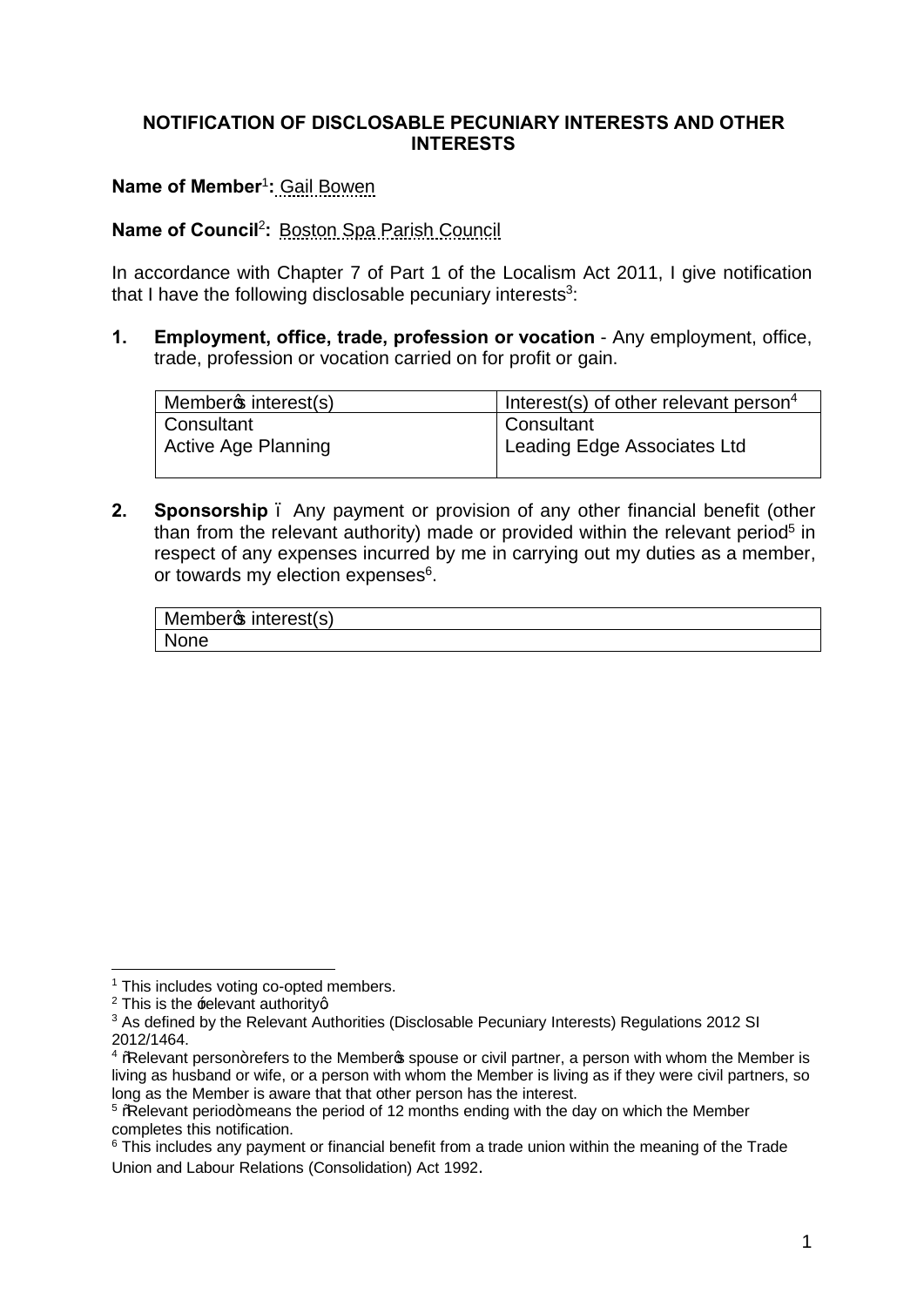- **3. Contracts** . Any contract which is made between the relevant person (or a body in which the relevant person has a beneficial interest<sup>7</sup>) and the relevant authority –
	- (a) under which goods or services are to be provided or works are to be executed; and
	- (b) which has not been fully discharged.

| Memberos interest(s) | Interest(s) of other relevant person |
|----------------------|--------------------------------------|
| None                 | <b>None</b>                          |

**4. Land** . Any beneficial interest in land<sup>8</sup> which is within the area of the relevant authority.

| Memberos interest(s) | Interest(s) of other relevant person |
|----------------------|--------------------------------------|
| 3 Beeches End        | 3 Beeches End                        |
| <b>Boston Spa</b>    | <b>Boston Spa</b>                    |
| LS23 6HL             | <b>LS23 6HL</b>                      |

**5. Licences** – Any licence (alone or jointly with others) to occupy land in the area of the relevant authority for a month or longer.

| Memberos interest(s) | Interest(s) of other relevant person |
|----------------------|--------------------------------------|
| None                 | None                                 |

## **6. Corporate tenancies** – Any tenancy where (to my knowledge) –

- (a) the landlord is the relevant authority; and
- (b) the tenant is a body in which the relevant person has a beneficial interest.

| Member <sup>s</sup> interest(s) | Interest(s) of other relevant person |
|---------------------------------|--------------------------------------|
| None                            | None                                 |

 $<sup>7</sup>$  This means a firm in which the relevant person is a partner or a body corporate of which the relevant</sup> person is a director, or in the securities of which the relevant person has a beneficial interest. The definition of % director+includes a member of a committee of management of an industrial and provident society, and % becurities+ means share, debentures, debenture stock, loan stock, bonds, units of a collective investment scheme within the meaning of the Financial Services and Markets Act 2000 and other securities of any description, other than money deposited with a building society. <sup>8</sup> Mand+excludes an easement, servitude, interest or right in or over land which does not carry with it a right for the relevant person (alone or jointly with another) to occupy the land or to receive income.